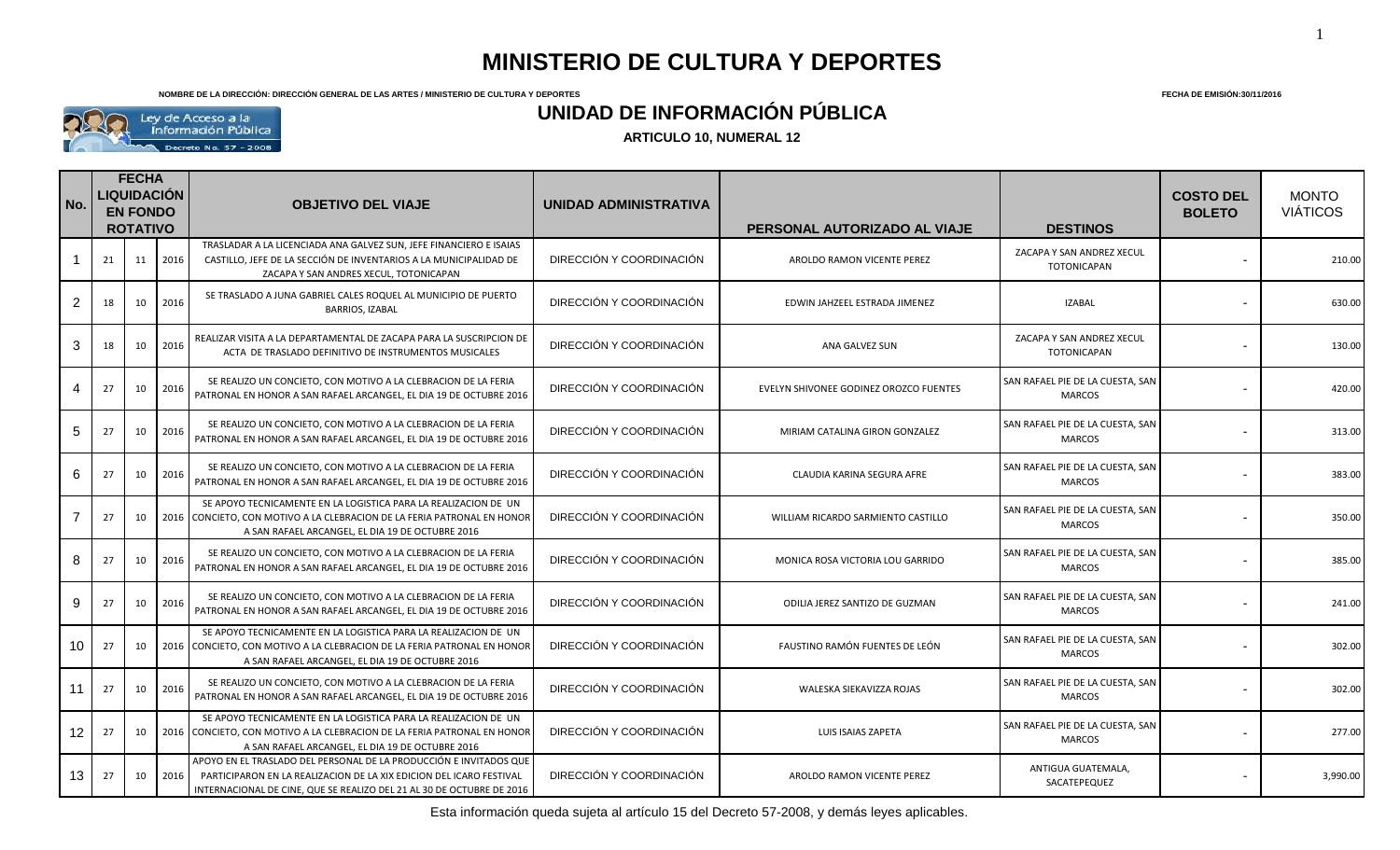**NOMBRE DE LA DIRECCIÓN: DIRECCIÓN GENERAL DE LAS ARTES / MINISTERIO DE CULTURA Y DEPORTES FECHA DE EMISIÓN:30/11/2016**



### **UNIDAD DE INFORMACIÓN PÚBLICA**

| No. | <b>FECHA</b><br>LIQUIDACIÓN<br><b>EN FONDO</b><br><b>ROTATIVO</b> |    | <b>OBJETIVO DEL VIAJE</b> |                                                                                                                                                                                                  | UNIDAD ADMINISTRATIVA    | PERSONAL AUTORIZADO AL VIAJE            | <b>DESTINOS</b>                                 | <b>COSTO DEL</b><br><b>BOLETO</b> | <b>MONTO</b><br><b>VIÁTICOS</b> |
|-----|-------------------------------------------------------------------|----|---------------------------|--------------------------------------------------------------------------------------------------------------------------------------------------------------------------------------------------|--------------------------|-----------------------------------------|-------------------------------------------------|-----------------------------------|---------------------------------|
| 14  | 21                                                                | 11 |                           | APOYAR A LA COORDINACION Y LOGISTICA DE LAS ACTIVIDADES QUE SE<br>2016   REALIZARON EN EL MARCO DE L XIX FESTIVAL DE CINE ICARO DEL 27 AL 30 DE<br>2016                                          | DIRECCIÓN Y COORDINACIÓN | JORGE ERNESTO RODAS LÓPEZ               | ANTIGUA GUATEMALA,<br>SACATEPEQUEZ              |                                   | 840.00                          |
| 15  | 18                                                                | 10 | 2016                      | REALIZAR VISITA A LA DEPARTAMENTAL DE ZACAPA PARA LA SUSCRIPCION DE<br>ACTA DE TRASLADO DEFINITIVO DE INSTRUMENTOS MUSICALES                                                                     | DIRECCIÓN Y COORDINACIÓN | ISAIAS IVAN CASTILLO GONZALEZ           | ZACAPA Y SAN ANDREZ XECUL<br><b>TOTONICAPAN</b> |                                   | 140.00                          |
| 16  | 18                                                                | 10 | 2016                      | TRASLADE A LICENCIADA ANA GALVEZ E IVAN CASTILLO AL DEPARTAMENTO DE<br><b>COBÁN</b>                                                                                                              | DIRECCIÓN Y COORDINACIÓN | <b>EWIN ESTRADA</b>                     | COBÁN, ALTA VERAPAZ                             |                                   | 210.00                          |
| 17  | 18                                                                | 10 |                           | REALIZAR INSPECCIONES A CENTROS NOCTURNOS QUE PRESENTAN<br>2016   ESPECTACULOS AL PUBLICO EN LOS DEPARTAMENTOS DE IZABAL Y PETEN DEL<br>10 AL 12 DE NOVIEMBRE 2016                               | DIRECCIÓN Y COORDINACIÓN | JAVIER ELISEO TENAS GONZALEZ            | <b>IZABAL Y PETEN</b>                           |                                   | 1,050.00                        |
| 18  | 18                                                                | 10 |                           | REALIZAR INSPECCIONES A CENTROS NOCTURNOS QUE PRESENTAN<br>2016   ESPECTACULOS AL PUBLICO EN LOS DEPARTAMENTOS DE IZABAL Y PETEN DEL<br>10 AL 12 DE NOVIEMBRE 2016                               | DIRECCIÓN Y COORDINACIÓN | ROLAND STEPHEN AGUSTIN GARCIA           | <b>IZABAL Y PETEN</b>                           | $\blacksquare$                    | 1,050.00                        |
| 19  | 18                                                                | 10 |                           | REALIZAR INSPECCIONES A CENTROS NOCTURNOS QUE PRESENTAN<br>2016   ESPECTACULOS AL PUBLICO EN LOS DEPARTAMENTOS DE IZABAL Y PETEN DEL<br>10 AL 12 DE NOVIEMBRE 2016                               | DIRECCIÓN Y COORDINACIÓN | JOSE MIGUEL RECINOS BOCHE               | <b>IZABAL Y PETEN</b>                           |                                   | 1,050.00                        |
| 20  | 21                                                                | 11 |                           | REALIZAR INSPECCIONES A CENTROS NOCTURNOS QUE PRESENTAN<br>2016   ESPECTACULOS AL PUBLICO EN LOS DEPARTAMENTOS DE BAJA Y ALTA VEPAZ<br>DEL 10 AL 12 DE NOVIEMBRE 2016                            | DIRECCIÓN Y COORDINACIÓN | MAINOR RAMON CABRERA GOMEZ              | BAJA VERAPAZ Y ALTA VERAPAZ                     |                                   | 1,042.00                        |
| 21  | 21                                                                | 11 |                           | REALIZAR INSPECCIONES A CENTROS NOCTURNOS QUE PRESENTAN<br>2016   ESPECTACULOS AL PUBLICO EN LOS DEPARTAMENTOS DE BAJA Y ALTA VEPAZ<br>DEL 10 AL 12 DE NOVIEMBRE 2016                            | DIRECCIÓN Y COORDINACIÓN | FERNANDO ROBERTO DIAZ DUARTE            | BAJA VERAPAZ Y ALTA VERAPAZ                     |                                   | 1,050.00                        |
| 22  | 15                                                                | 11 | 2016                      | TRASLADO DE INSPECTORES QUIENES REALIZARON INSPECCIONES A CENTROS<br>NOCTURNOS QUE PRESENTAN ESPECTACULOS AL PUBLICO EN LOS<br>DEPARTAMENTOS DE BAJA Y ALTA VEPAZ DEL 10 AL 12 DE NOVIEMBRE 2016 | DIRECCIÓN Y COORDINACIÓN | EDWIN JAHZEEL ESTRADA JIMENEZ           | <b>IZABAL Y PETEN</b>                           |                                   | 1,050.00                        |
| 23  | 21                                                                | 11 | 2016                      | REALIZAR UN CONCIERTO DEDICADO A LA CO-PATRONA DEL MUNICIPIO DE<br>RABINAL BAJA VERAPAZ DEL 14 AL 15 DE NOVIEMBRE 2016                                                                           | DIRECCIÓN Y COORDINACIÓN | CLAUDIA KARINA SEGURA AFRE              | RABINAL, BAJA VERAPAZ                           |                                   | 372.50                          |
| 24  | 21                                                                | 11 | 2016                      | REALIZAR UN CONCIERTO DEDICADO A LA CO-PATRONA DEL MUNICIPIO DE<br>RABINAL BAJA VERAPAZ DEL 14 AL 15 DE NOVIEMBRE 2016                                                                           | DIRECCIÓN Y COORDINACIÓN | WALESKA SIEKAVIZZA ROJAS                | RABINAL, BAJA VERAPAZ                           |                                   | 277.50                          |
| 25  | 21                                                                | 11 | 2016                      | REALIZAR UN CONCIERTO DEDICADO A LA CO-PATRONA DEL MUNICIPIO DE<br>RABINAL BAJA VERAPAZ DEL 14 AL 15 DE NOVIEMBRE 2016                                                                           | DIRECCIÓN Y COORDINACIÓN | SIOMARA ESTHER CASTELLANOS              | RABINAL, BAJA VERAPAZ                           |                                   | 323.00                          |
|     | 21                                                                | 11 | 2016                      | REALIZAR UN CONCIERTO DEDICADO A LA CO-PATRONA DEL MUNICIPIO DE<br>RABINAL BAJA VERAPAZ DEL 14 AL 15 DE NOVIEMBRE 2016                                                                           | DIRECCIÓN Y COORDINACIÓN | MIRNA CONCEPCION GOMEZ CADENAS DE TINTI | RABINAL, BAJA VERAPAZ                           |                                   | 361.00                          |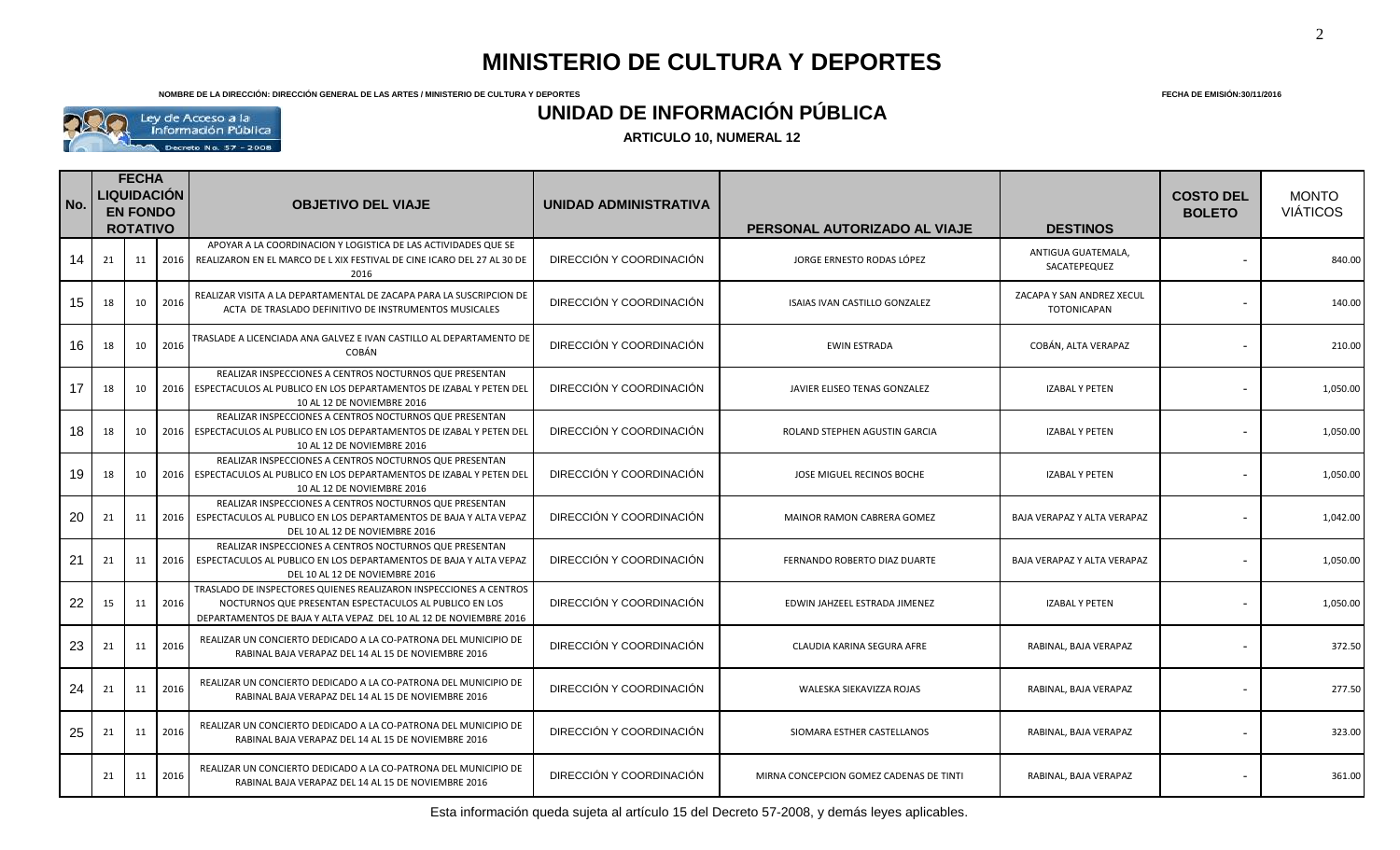**NOMBRE DE LA DIRECCIÓN: DIRECCIÓN GENERAL DE LAS ARTES / MINISTERIO DE CULTURA Y DEPORTES FECHA DE EMISIÓN:30/11/2016**



### **UNIDAD DE INFORMACIÓN PÚBLICA**

| No. | <b>FECHA</b><br><b>LIQUIDACIÓN</b><br><b>EN FONDO</b><br><b>ROTATIVO</b> |    | <b>OBJETIVO DEL VIAJE</b> |                                                                                                                                                                          | UNIDAD ADMINISTRATIVA    | PERSONAL AUTORIZADO AL VIAJE        | <b>DESTINOS</b>       | <b>COSTO DEL</b><br><b>BOLETO</b> | <b>MONTO</b><br><b>VIÁTICOS</b> |
|-----|--------------------------------------------------------------------------|----|---------------------------|--------------------------------------------------------------------------------------------------------------------------------------------------------------------------|--------------------------|-------------------------------------|-----------------------|-----------------------------------|---------------------------------|
|     | 21                                                                       | 11 | 2016                      | REALIZAR UN CONCIERTO DEDICADO A LA CO-PATRONA DEL MUNICIPIO DE<br>RABINAL BAJA VERAPAZ DEL 14 AL 15 DE NOVIEMBRE 2016                                                   | DIRECCIÓN Y COORDINACIÓN | VIVIAN ERICKA ARA TORRES            | RABINAL, BAJA VERAPAZ |                                   | 392.00                          |
|     | 21                                                                       | 11 | 2016                      | REALIZAR UN CONCIERTO DEDICADO A LA CO-PATRONA DEL MUNICIPIO DE<br>RABINAL BAJA VERAPAZ DEL 14 AL 15 DE NOVIEMBRE 2016                                                   | DIRECCIÓN Y COORDINACIÓN | HEIDI ELENA CORZO PINEDA DE RAMIREZ | RABINAL, BAJA VERAPAZ |                                   | 363.00                          |
|     | 25                                                                       | 11 | 2016                      | REALIZAR UN CONCIERTO DEDICADO A LA CO-PATRONA DEL MUNICIPIO DE<br>RABINAL BAJA VERAPAZ DEL 14 AL 15 DE NOVIEMBRE 2016                                                   | DIRECCIÓN Y COORDINACIÓN | REYNA PATRICIA SANTIZO URIZAR       | RABINAL, BAJA VERAPAZ |                                   | 376.50                          |
| 26  | 28                                                                       | 11 | 2016                      | REALIZAR UN CONCIERTO DEDICADO A LA CO-PATRONA DEL MUNICIPIO DE<br>RABINAL BAJA VERAPAZ DEL 14 AL 15 DE NOVIEMBRE 2016                                                   | DIRECCIÓN Y COORDINACIÓN | MIRIAM CATALINA GIRON GONZALEZ      | RABINAL, BAJA VERAPAZ |                                   | 369.00                          |
| 27  | 25                                                                       | 11 | 2016                      | REALIZAR UN CONCIERTO DEDICADO A LA CO-PATRONA DEL MUNICIPIO DE<br>RABINAL BAJA VERAPAZ DEL 14 AL 15 DE NOVIEMBRE 2016                                                   | DIRECCIÓN Y COORDINACIÓN | MARIA VICTORIA SANTIZO URIZAR       | RABINAL, BAJA VERAPAZ |                                   | 365.00                          |
| 28  | 25                                                                       | 11 | 2016                      | REALIZAR UN CONCIERTO DEDICADO A LA CO-PATRONA DEL MUNICIPIO DE<br>RABINAL BAJA VERAPAZ DEL 14 AL 15 DE NOVIEMBRE 2016                                                   | DIRECCIÓN Y COORDINACIÓN | MONICA ROSA VICTORIA LOU GARRIDO    | RABINAL, BAJA VERAPAZ |                                   | 411.00                          |
| 29  | 21                                                                       | 11 | 2016                      | APOYAR TECNICAMENTE A REALIZAR UN CONCIERTO DEDICADO A LA CO-<br>PATRONA DEL MUNICIPIO DE RABINAL BAJA VERAPAZ DEL 14 AL 15 DE<br>NOVIEMBRE 2016                         | DIRECCIÓN Y COORDINACIÓN | FAUSTINO RAMÓN FUENTES DE LEÓN      | RABINAL, BAJA VERAPAZ |                                   | 373.50                          |
| 30  | 25                                                                       | 11 | 2016                      | APOYAR TECNICAMENTE A REALIZAR UN CONCIERTO DEDICADO A LA CO-<br>PATRONA DEL MUNICIPIO DE RABINAL BAJA VERAPAZ DEL 14 AL 15 DE<br>NOVIEMBRE 2016                         | DIRECCIÓN Y COORDINACIÓN | WILLIAM RICARDO SARMIENTO CASTILLO  | RABINAL, BAJA VERAPAZ |                                   | 375.00                          |
| 31  | 25                                                                       | 11 | 2016                      | APOYAR EN LA LOGISTICA Y ADMINISTRATIVAMENTE A REALIZAR UN<br>CONCIERTO DEDICADO A LA CO-PATRONA DEL MUNICIPIO DE RABINAL BAJA<br>VERAPAZ DEL 14 AL 15 DE NOVIEMBRE 2016 | DIRECCIÓN Y COORDINACIÓN | LUIS ISAIAS ZAPETA                  | RABINAL, BAJA VERAPAZ |                                   | 370.00                          |
| 32  | 28                                                                       | 11 | 2016                      | ASISTIR A REUNION DER CAPACITACION DE DIRECTORES DE ESCUELAS DE ARTI<br>Y CONSERVATORIOS DE MUSICA                                                                       | DIRECCIÓN Y COORDINACIÓN | JOSE ALFONSO CASTILLO               | GUATEMALA, GUATEMALA  |                                   | 750.00                          |
| 33  | 28                                                                       | 11 | 2016                      | ASISTIR A REUNION DER CAPACITACION DE DIRECTORES DE ESCUELAS DE ARTE<br>Y CONSERVATORIOS DE MUSICA                                                                       | DIRECCIÓN Y COORDINACIÓN | ANGEL MANUEL CHAVEZ                 | GUATEMALA, GUATEMALA  |                                   | 720.00                          |
| 34  | 28                                                                       | 11 | 2016                      | ASISTIR A REUNION DER CAPACITACION DE DIRECTORES DE ESCUELAS DE ARTI<br>Y CONSERVATORIOS DE MUSICA                                                                       | DIRECCIÓN Y COORDINACIÓN | ABEL ENRIQUE SANTOS                 | GUATEMALA, GUATEMALA  |                                   | 640.00                          |
| 35  | 28                                                                       | 11 | 2016                      | ASISTIR A REUNION DER CAPACITACION DE DIRECTORES DE ESCUELAS DE ARTE<br>Y CONSERVATORIOS DE MUSICA                                                                       | DIRECCIÓN Y COORDINACIÓN | <b>GERMAN FERNANDO RAXON</b>        | GUATEMALA, GUATEMALA  |                                   | 550.00                          |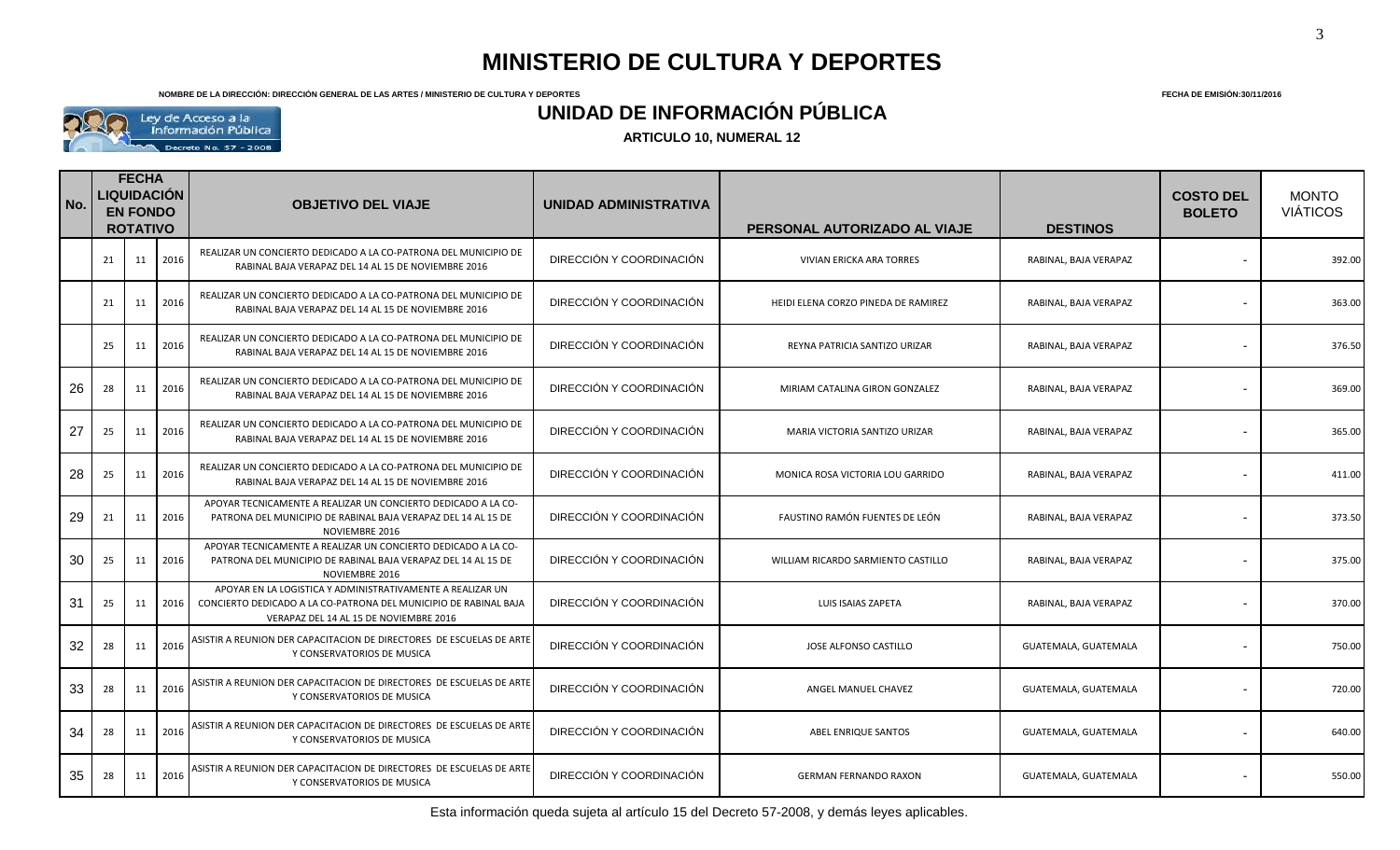**NOMBRE DE LA DIRECCIÓN: DIRECCIÓN GENERAL DE LAS ARTES / MINISTERIO DE CULTURA Y DEPORTES FECHA DE EMISIÓN:30/11/2016**



### **UNIDAD DE INFORMACIÓN PÚBLICA**

| No. | <b>FECHA</b><br>LIQUIDACIÓN<br><b>EN FONDO</b><br><b>ROTATIVO</b> |    | <b>OBJETIVO DEL VIAJE</b> |                                                                                                    | UNIDAD ADMINISTRATIVA    | PERSONAL AUTORIZADO AL VIAJE    | <b>DESTINOS</b>      | <b>COSTO DEL</b><br><b>BOLETO</b> | <b>MONTO</b><br><b>VIÁTICOS</b> |
|-----|-------------------------------------------------------------------|----|---------------------------|----------------------------------------------------------------------------------------------------|--------------------------|---------------------------------|----------------------|-----------------------------------|---------------------------------|
| 36  | 28                                                                | 11 | 2016                      | ASISTIR A REUNION DER CAPACITACION DE DIRECTORES DE ESCUELAS DE ARTE<br>Y CONSERVATORIOS DE MUSICA | DIRECCIÓN Y COORDINACIÓN | DORA JANNETTE ALDANA            | GUATEMALA, GUATEMALA |                                   | 780.00                          |
| 37  | 28                                                                | 11 | 2016                      | ASISTIR A REUNION DER CAPACITACION DE DIRECTORES DE ESCUELAS DE ARTI<br>Y CONSERVATORIOS DE MUSICA | DIRECCIÓN Y COORDINACIÓN | JOSE CRISTOBAL SACUC BAL        | GUATEMALA, GUATEMALA |                                   | 570.00                          |
| 38  | 28                                                                | 11 | 2016                      | ASISTIR A REUNION DER CAPACITACION DE DIRECTORES DE ESCUELAS DE ARTE<br>Y CONSERVATORIOS DE MUSICA | DIRECCIÓN Y COORDINACIÓN | LUIS HUMBERTOMARTINEZ           | GUATEMALA, GUATEMALA | $\blacksquare$                    | 785.00                          |
| 39  | 28                                                                | 11 | 2016                      | ASISTIR A REUNION DER CAPACITACION DE DIRECTORES DE ESCUELAS DE ARTE<br>Y CONSERVATORIOS DE MUSICA | DIRECCIÓN Y COORDINACIÓN | DOMINGO ANTONIO VASQUEZ MORALES | GUATEMALA, GUATEMALA |                                   | 880.00                          |
| 40  | 28                                                                | 11 | 2016                      | ASISTIR A REUNION DER CAPACITACION DE DIRECTORES DE ESCUELAS DE ARTE<br>Y CONSERVATORIOS DE MUSICA | DIRECCIÓN Y COORDINACIÓN | ALLAN SAUL CALVILLO             | GUATEMALA, GUATEMALA |                                   | 700.00                          |
| 41  | 28                                                                | 11 | 2016                      | ASISTIR A REUNION DER CAPACITACION DE DIRECTORES DE ESCUELAS DE ARTE<br>Y CONSERVATORIOS DE MUSICA | DIRECCIÓN Y COORDINACIÓN | ALEXIS RIGOBERTO MENDEZ         | GUATEMALA, GUATEMALA | $\blacksquare$                    | 640.00                          |
| 42  | 28                                                                | 11 | 2016                      | ASISTIR A REUNION DER CAPACITACION DE DIRECTORES DE ESCUELAS DE ARTE<br>Y CONSERVATORIOS DE MUSICA | DIRECCIÓN Y COORDINACIÓN | <b>MANUEL MATEO SUAR</b>        | GUATEMALA, GUATEMALA | $\overline{\phantom{a}}$          | 580.00                          |
| 43  | 28                                                                | 11 | 2016                      | ASISTIR A REUNION DER CAPACITACION DE DIRECTORES DE ESCUELAS DE ARTE<br>Y CONSERVATORIOS DE MUSICA | DIRECCIÓN Y COORDINACIÓN | <b>MARTA JULIO CHOPEN</b>       | GUATEMALA, GUATEMALA |                                   | 580.00                          |
| 44  | 28                                                                | 11 | 2016                      | ASISTIR A REUNION DER CAPACITACION DE DIRECTORES DE ESCUELAS DE ARTE<br>Y CONSERVATORIOS DE MUSICA | DIRECCIÓN Y COORDINACIÓN | HECTOR ROLANDO AGUILAR          | GUATEMALA, GUATEMALA | $\blacksquare$                    | 615.00                          |
| 45  | 28                                                                | 11 | 2016                      | ASISTIR A REUNION DER CAPACITACION DE DIRECTORES DE ESCUELAS DE ARTE<br>Y CONSERVATORIOS DE MUSICA | DIRECCIÓN Y COORDINACIÓN | <b>CLESMY CARINA LOPEZ</b>      | GUATEMALA, GUATEMALA |                                   | 860.00                          |
| 46  | 28                                                                | 11 | 2016                      | ASISTIR A REUNION DER CAPACITACION DE DIRECTORES DE ESCUELAS DE ARTE<br>Y CONSERVATORIOS DE MUSICA | DIRECCIÓN Y COORDINACIÓN | PAULA MARTIN GONZALEZ           | GUATEMALA, GUATEMALA |                                   | 660.00                          |
| 47  | 28                                                                | 11 | 2016                      | ASISTIR A REUNION DER CAPACITACION DE DIRECTORES DE ESCUELAS DE ARTI<br>Y CONSERVATORIOS DE MUSICA | DIRECCIÓN Y COORDINACIÓN | MARVIN ARTURO ESCOBAR           | GUATEMALA, GUATEMALA |                                   | 650.00                          |
| 48  | 28                                                                | 11 | 2016                      | ASISTIR A REUNION DER CAPACITACION DE DIRECTORES DE ESCUELAS DE ARTE<br>Y CONSERVATORIOS DE MUSICA | DIRECCIÓN Y COORDINACIÓN | <b>OSMAR ESTUARDO CORTES</b>    | GUATEMALA, GUATEMALA |                                   | 680.00                          |